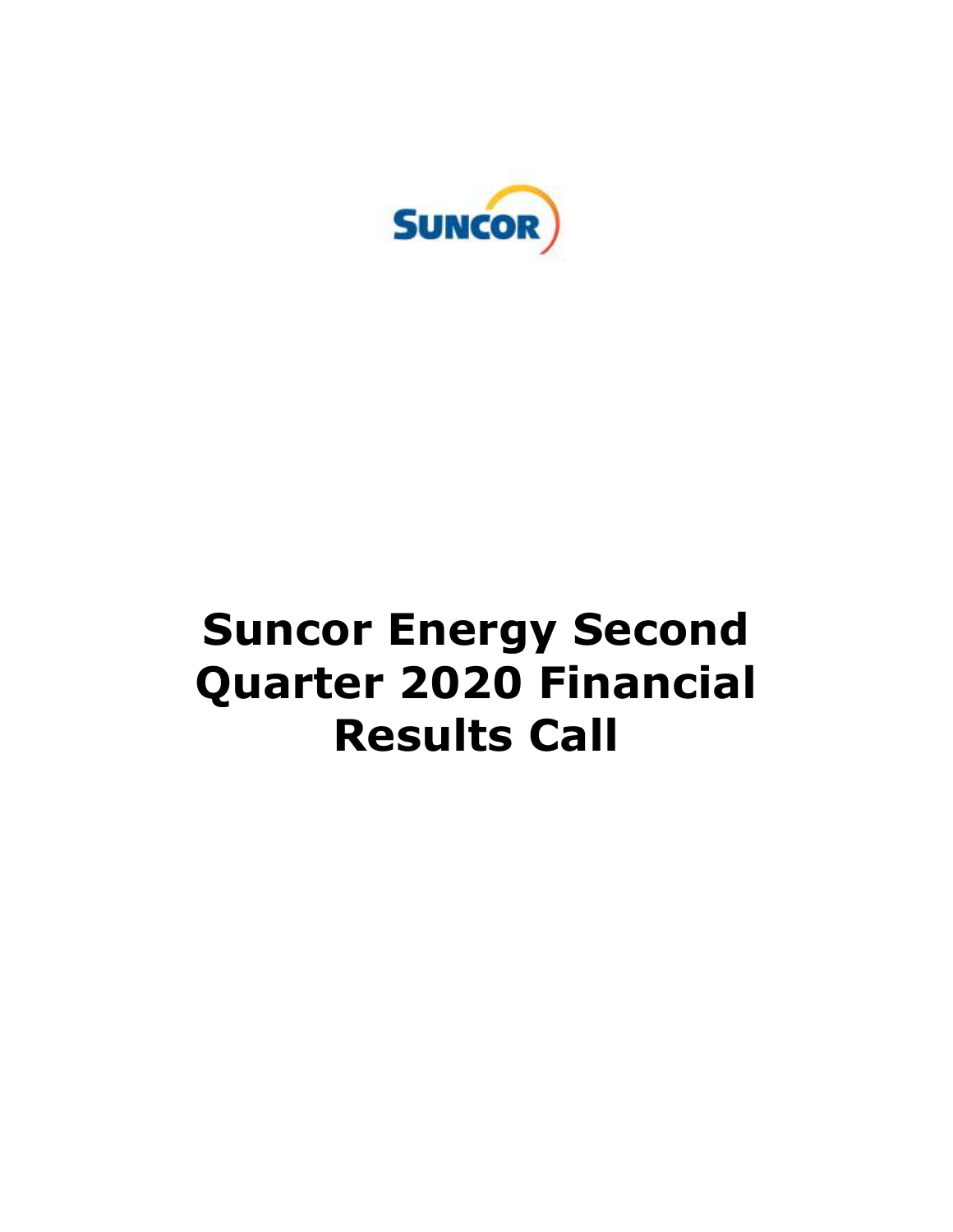**Operator:** Ladies and gentlemen, thank you for standing by and welcome to the Suncor Energy Second Quarter 2020 Financial Results Conference Call. At this time all participants lines are in a listen-only mode. After the speakers' presentation, there will be a question and answer session. (Operator Instructions). I would now like to hand the conference over to your speaker today, Trevor Bell, Vice President of Investor Relations. Thank you and please go ahead, sir.

# Trevor Bell  *Vice President of Investor Relations, Suncor Energy Inc.*  **Introduction**

 Thank you, operator, and good morning. Welcome to Suncor's second quarter earnings call. With me this morning are Mark Little, President and Chief Executive Officer; and Alister Cowan, Chief Financial Officer. Please note that today's comments contain forward- looking information. The actual results may differ materially from the expected results because of various risk factors and assumptions that are described in our second quarter earnings release as well as our current Annual Information Form. And both of those are available on SEDAR, EDGAR and our website, [suncor.com](https://suncor.com).

 Certain financial measures referred to in these comments are not prescribed by Canadian GAAP. For a description of these financial measures, please see our second quarter earnings release. Following formal remarks, we'll open up the call to questions.

Now, I'll hand it over to Mark for his comments.

# **Opening Remarks**  Mark Little  *President & Chief Executive Officer, Suncor Energy Inc.*

Good morning, everybody, and thanks for joining us.

 During our first quarter earnings call in early May, we knew that the second quarter would be particularly challenging, certainly the most challenging in our modern history and drastic measures to minimize the impact of global COVID pandemic were implemented. And in line with our expectations, the second quarter was marked by the unprecedented scale and severity of market volatility that affected both upstream and downstream. In our markets, gasoline, diesel and jet fuel demand declined by approximately 50%, 25% and over 80%, respectively, during a four-week period between mid-March and mid-April.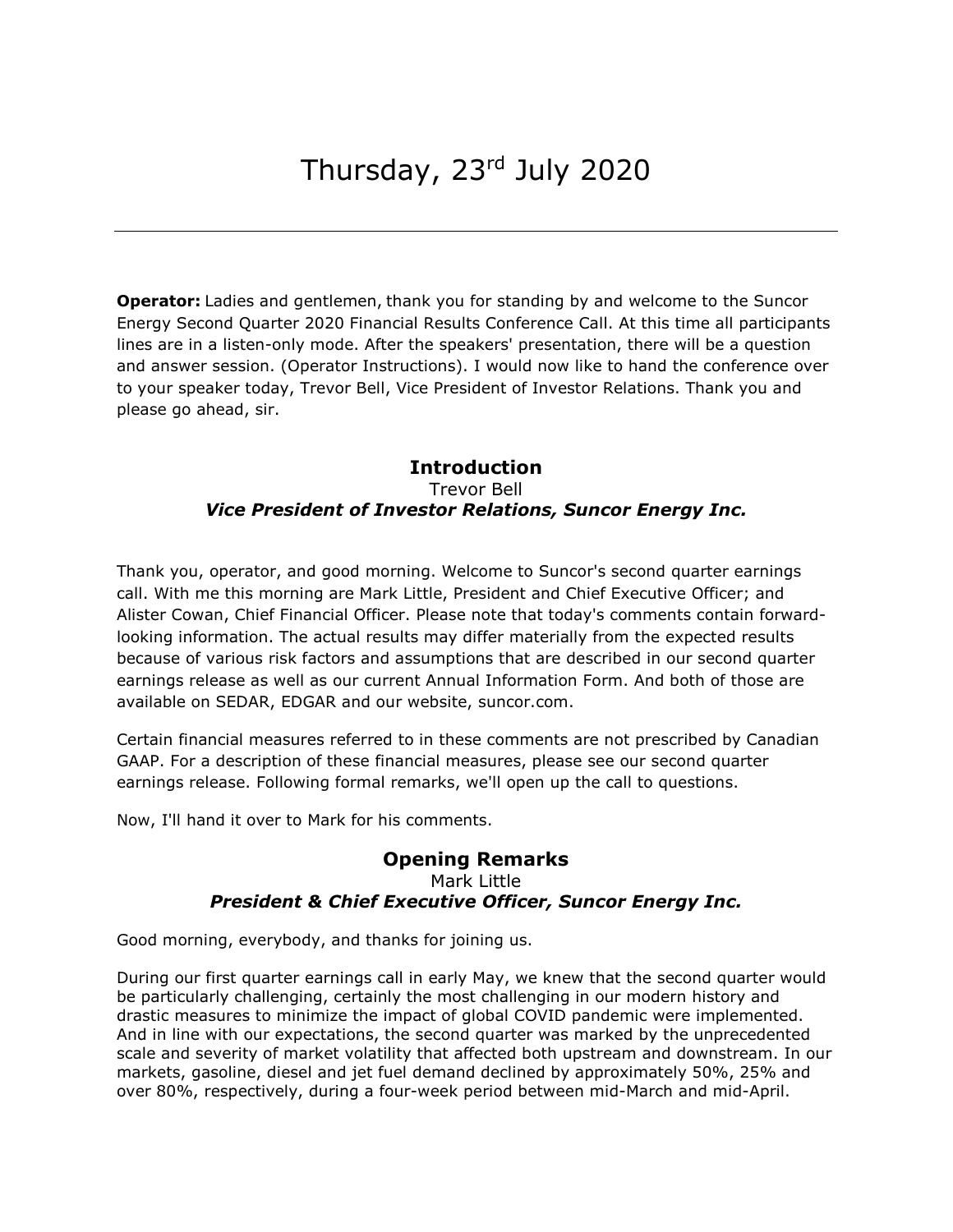WTI futures traded across an \$80 US per barrel range from negative to positive \$40 US a barrel. And sweet differentials moved nearly \$20 a barrel within the span of a month from plus \$2 in April to minus \$15 in May returning to par in June. But through this, we have focused on positioning the company for long-term success and by remaining agile, taking decisive action, and capturing value through our integrated model.

 On our Q1 call, we outlined a number of measures taken in response to the unprecedented market environment, including a 33% or \$1.9 billion reduction in capital spend, a \$1 billion or 10% reduction in operating costs; and a 55% reduction in our dividend. And through the second quarter, other actions were taken to adapt to the rapidly evolving market conditions, generating positive funds flow for the quarter.

 We continued to enhance COVID-19 safety measures and ensure the health and protection of our employees, customers and communities. We maintained flexibility in our maintenance schedules while protecting the health and safety of our employees. We adjusted the utilization of our refineries while flexing the product mix for enhanced margin.

 We captured value provided by our integrated model, especially within our midstream assets and we maximized physical integration to ensure our upstream production paced demand, avoiding unnecessary inventory builds.

 The value realized from these activities reinforces once again that our physical integrated model is greater than the sum of our parts. Alister will provide more details in a minute, but I first wanted to recognize and thank all of our employees. They did an amazing job in very difficult circumstances and it certainly demonstrated how agile and decisive we can be when responding to extremely volatile markets.

 Starting with the actions taken in the upstream, we captured better than the industry average realized pricing across our products brought to market. In a quarter where SCO differentials were highly volatile, as I previously mentioned, we successfully captured the full value of index pricing. On bitumen sales, we realized approximately 35% higher pricing than the Hardisty benchmark due to our marketing and logistics expertise.

 For all of our assets in the Oil Sands region, including Syncrude, we swiftly lowered our capex to \$422 million in the quarter, which was less than half of the capital that we spent in the first quarter. We safely executed our planned maintenance activities and continued cash flow improvements projects such as the Syncrude Interconnecting Pipelines and the Fort Hills autonomous truck deployment.

 In the downstream, we achieved 76% utilization above our previously guided second quarter range expectations. This utilization was made possible by having real-time access to consumers, allowing us to rapidly adjust to evolving market conditions. Our retail and wholesale channels were able to secure customers for our refined products, allowing our refineries to pace ahead of industry average utilization. We also flexed our refineries to meet diesel demand early in the first part of the quarter and as consumer demand increased in the latter part of the quarter, we shifted to increased gasoline production.

 Our Canadian refineries averaged 80% utilization in the second quarter, which was more than 15% above the Canadian industry average. This advantage, combined with our sophisticated marketing and logistics capabilities and our retail and wholesale consumer channels, equips the downstream portion of our business to lead the overall recovery of our funds flow in the second half of the year and into 2021. As we exited the second quarter, our refineries were operating at an overall utilization rate of approximately 85%.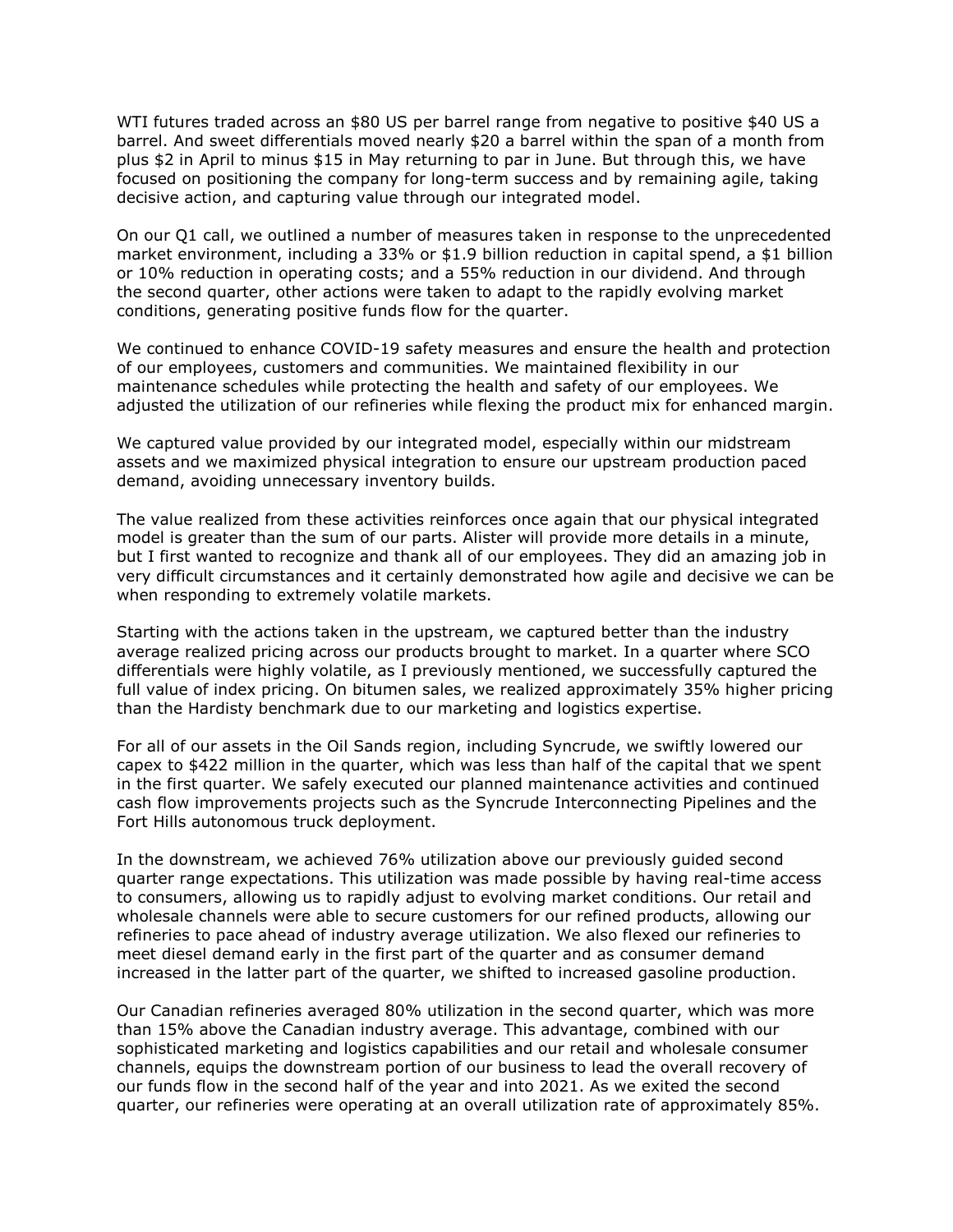We connect the upstream and downstream business units with our trading and marketing expertise and widespread logistics assets. We placed maximum equity volumes through our refineries and carefully managed inventory levels, to take advantage of the price volatility during the quarter.

 Since 2017, we've been strengthening the capabilities of our trading and marketing organization, investing in technology, infrastructure and expertise. We continue to make investments, advancing initiatives to significantly improve our ability to manage our products. The current environment highlights the strategic importance of these investments through strong realized pricing in our upstream, increased equity feedstock into our refineries and optimization of our production and inventory levels.

 I would also like to mention that just last week, we continued to build on 26 years of sustainability reporting, by releasing our 2019 Annual Report on Sustainability and our fourth climate report. This track record continues to highlight our longstanding commitment to transparency, disclosure and progress on ESG.

I'll now pass it off to Alister to go through our quarterly financial highlights.

# **Financial Highlights**

#### Alister Cowan  *Chief Financial Officer, Suncor Energy Inc.*

 Thanks, Mark. As Mark highlighted, the unprecedented scale of volatility across the business this quarter was like none other in Suncor's modern history as it was impacted by both the demand and supply sides with unparalleled speed and scale. In this quarter, the resilience of our integrated model was certainly tested. Despite a \$540 million negative cash impact of one-time inventory and FIFO losses in the quarter due to the rapidly declining crude price, we were still able to generate approximately \$500 million of funds flow from operations.

 Throughout Q2, we maximized price realizations, with approximately 80% of the company's upstream product mix weighted towards lighter crude. Approximately 45% of refinery feedstock was physically integrated with upstream production, and refined product mix was weighted 40% gasoline and 42% diesel. As Mark said, this mix varied significantly throughout the quarter to capture margin as consumer demand shifted.

 At the end of March, we announced a \$1 billion reduction to our operating costs in 2020 compared to 2019. During the quarter, we made progress towards achieving this target with our absolute costs \$811 million lower than Q1 this year and \$643 million lower than Q2 last year. We remain confident in the agility of our business and our people to deliver the \$1 billion of operating cost savings in 2020 relative to 2019.

 On the capital side, we spent \$671 million in Q2, a reduction of \$611 million, or 50%, compared to Q1. Our year-to-date capital spend of \$1.9 billion positions us well to deliver a capital plan in the \$3.6 billion to \$4.0 billion range, which would be a \$1.9 billion reduction from our original 2020 guidance. Within this reduced capital guidance, we continue to make economic capital investments which improve the efficiency of the business, reduce future operating and sustaining capital costs, and drive to our \$2 billion incremental free funds flow target by 2025.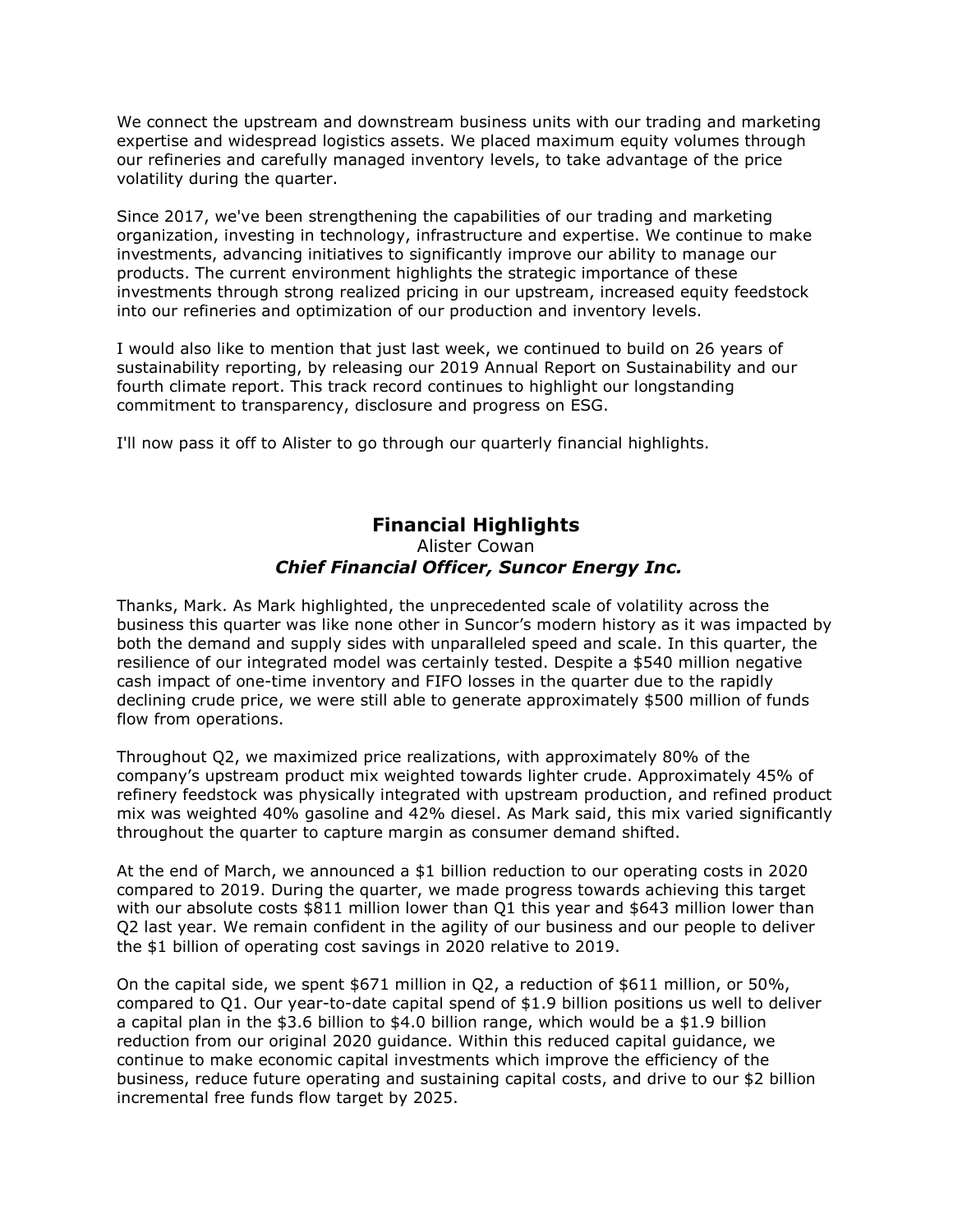I just wanted to reiterate that approximately \$100M of our Q2 capital spend, or 15%, was invested in these initiatives. We are on track to achieve \$1 billion of this cash flow target annually by 2023, and the full \$2 billion by 2025. These initiatives support increasing shareholder returns in the future, as the vast majority of the \$2 billion free funds flow benefit is a result of structural cost and productivity changes in our business and is largely independent of commodity prices.

 We remain committed to returning value to our shareholders while maintaining our financial strength. During the second quarter, we returned over \$300 million to shareholders. We ended the quarter with the debt to total capitalization ratio of about 37.5%, which I just wanted to emphasize, includes all our leases. This is slightly outside our target ratio of 20 to 35%. The significant reductions in costs, capital spending, and the dividend enables critical preservation of cash, limiting debt increases, and preserving the financial resiliency of the business. While we did built debt of approximately \$2 billion during the quarter, that included a working capital build of approximately \$1.3 billion, a significant portion of which is made up of an income tax cash receivable we anticipate we will receive by the end of next year. At current strip pricing we don't expect to add any further debt for the remainder of the year.

And with that, I'll pass it back to Mark to discuss the outlook for the rest of 2020.

## Mark Little  *President & Chief Executive Officer, Suncor Energy Inc.*

 Great. Thanks, Alister. As I said on our last call, our view is the recovery will be led by the downstream, as product demand improves and refining margins strengthen, which we fully understand differs from the general view of refining outside of Canada. Based on our second quarter operating and financial results, and the improving market dynamics that we're currently observing, we maintain this view. During the second half of 2020, we see continued strengthening of downstream demand in gasoline and diesel, to more seasonal levels by the end of the year. Given the high level of global crude inventories and the return of production which was shut in during the second quarter, we expect upstream pricing and crude spread volatility to remain through 2020, although obviously not as extreme as we saw in second quarter. We will continue to pace upstream production with overall downstream demand to manage our crude inventories.

 The pace of demand recovery will be influenced by a number of factors: including the timing and pace of the restart of North American and global economies; and secondly the impacts of any government stimulus – such as infrastructure spending or other fiscal stimulus; and third the potential for a second wave of COVID-19 and any medical advancements in the area of testing, tracing, treatments or vaccines for COVID-19. In other words, uncertainty remains very high. And we will take necessary actions within our model to generate additional value, including evaluating, with our partners, the option to resume a two-train operation at Fort Hills. If we generate free funds flow in excess of our capital and dividend commitments, we'll look to bring our total debt to capitalization back into the top end of our range. Once we're at, or below, our 35%, we will continue to follow our capital allocation framework with a combination of future debt repayments, increasing shareholder returns, and making measured investments in economic projects.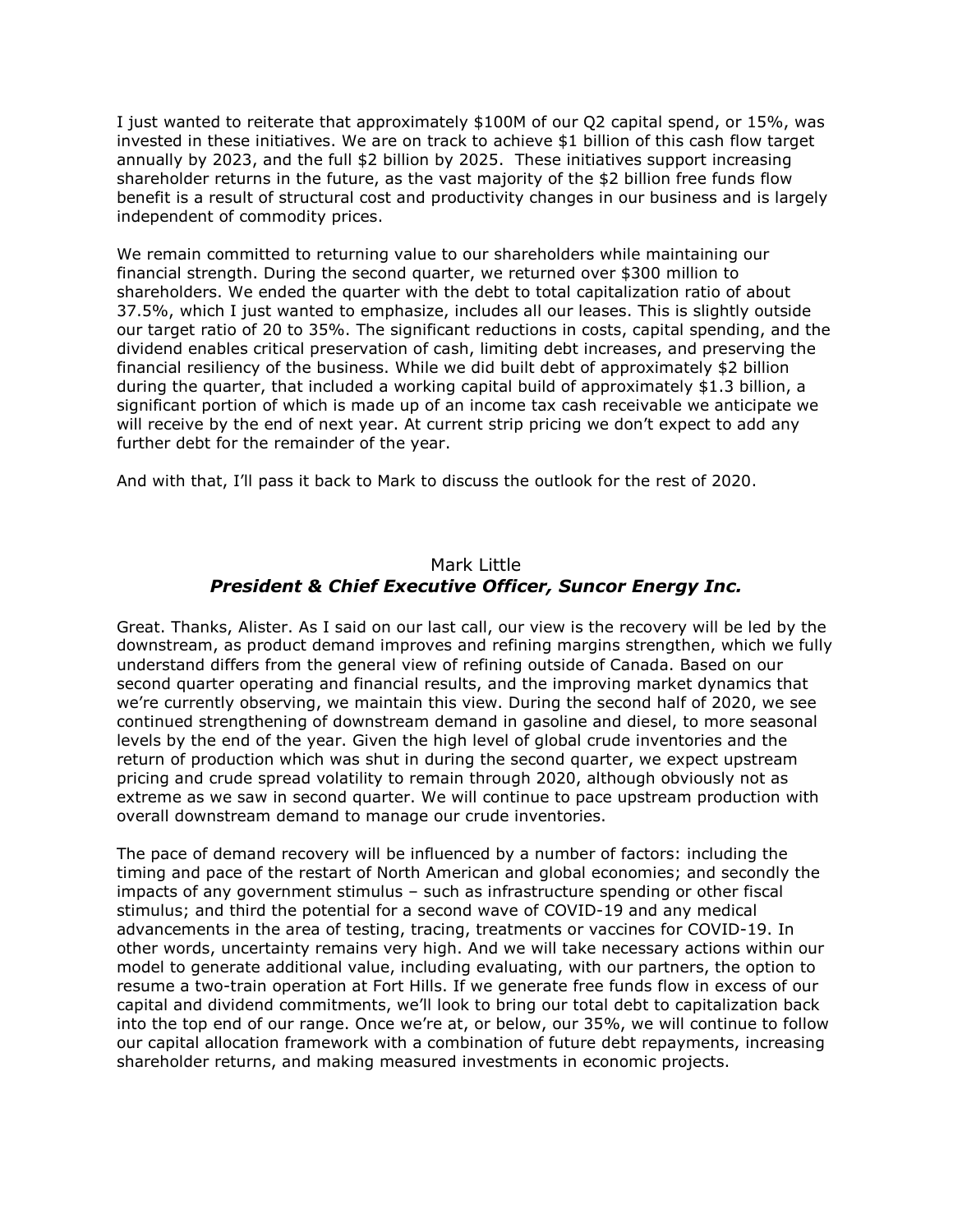Going forward, there is a fine balance between supply and demand – production shut-ins and re-starts across the globe, against the backdrop of starting and stopping, and restarting economies. This situation will continue to evolve and highlights the importance of our cash breakeven to cover sustaining capital and dividends which we reset in Q1 to \$35/bbl US WTI. This ensures our ability to maintain the financial health and deliver strong cash flow through these continued volatile times. Said another way – we won't bet the financial health of our company on the pace of the recovery, which is outside our control.

 Although volatility continues, we wrap up this quarter well positioned across the business. There's no doubt that the pandemic is an evolving situation. But we will continue to remain agile in the execution of our strategy, leveraging the flexibility and strength of our unique business model, assets, and expertise. Our company's strategy remains unchanged. In fact, these circumstances have reinforced that our focus on safety, operational excellence, financial strength, disciplined capital allocation, shareholder returns, and leadership in ESG, is the path to create long-term value for the company and our shareholders.

And with that, I'll turn it back to Trevor.

 **Trevor Bell:** Thank you, Mark and Alister. I'll turn the call back to the operator to take some questions.

### **Q&A**

**Operator:** Thank you. (Operator Instructions). And our first question comes from the line of Manav Gupta with Credit Suisse. Your line is now open.

 **Manav Gupta (Credit Suisse):** Thank you for taking my question. I have a simple question. Your total operating and SGA expenses actually went from \$2.96 billion to \$2.156 billion in a single quarter. That's quite an achievement. I'm just trying to understand, can you help us quantify the buckets how you achieved such quick cost reduction and how much of this is ratable for 3Q? Thank you.

 **Alister Cowan:** Thanks, Manav. Alister here. Yeah, quite a significant reduction in one quarter. I think really if you look at it, we focused hard on stopping work that wasn't essential, taking out surplus positions that we didn't need, vacant positions, contractors across the organization. We obviously, as you know, rescheduled the maintenance as some of those costs will likely come in the third quarter, but not a lot. Those are the key buckets of what we were able to achieve on the cost side.

 **Manav Gupta:** And a second quick follow-up is you talked a little bit about it, but, generally, what we see in the refining space is, if your utilization drops 20%, your earnings drops 40%. What you achieved was very remarkable where the utilization dropped 20%, but the earnings went like – funds flow from operations went from about \$224 to almost \$600 if you could take into account the FIFO impact. So, if you could highlight how you were able to achieve this reversal of trend.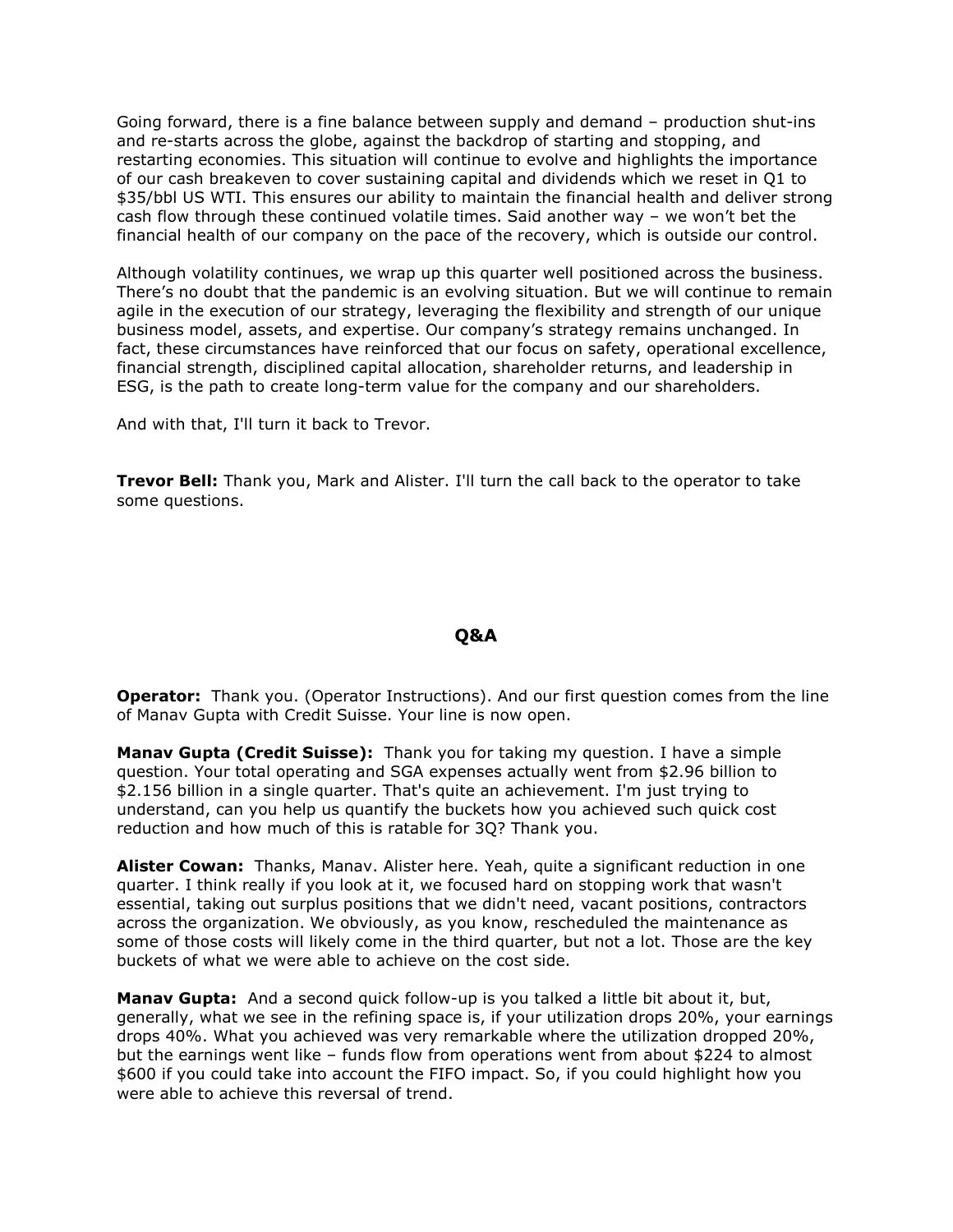**Mark Little:** Manav, it's Mark. So if I caught all that, a lot of this is just leveraging 100% of the expertise of the integrated model and making sure that we're maximizing the value in such a volatile market where we talked about the spreads and the things changing so much and a shifting from gasoline to diesel, 100% of our focus was constantly pivoting to where the value was and the value shifted in many different dimensions through the entire quarter. So, it's not just on average with the way that the market changed with every single month, every single week….

#### *[Note: call audio difficulties in remainder of response, also effecting next caller, resolved and return to queue]*

 **Operator:** [Operator Instructions]. Our next question comes from the line of Phil Gresh with JPMorgan. Your line is now open.

 **Phil Gresh (JPMorgan):** Hey. Good morning. Can you hear me all right?

**Mark Little:** Yes. We can, Phil.

 **Phil Gresh:** Great. Good morning. I guess the first question that I had would be for Alister. You made a comment about not having any additional debt in the second half. And, Mark, you talked about a \$35, reiterating \$35 breakeven. So, I just want to – it's a bit of a nuanced question, but it seems like you guys should actually be generating positive free cash flow in excess of the dividends and actually showing some deleveraging in the back half, given your commentary on refining, that seems reasonably positive. So, any additional color you could provide on that.

 **Alister Cowan:** Well, Phil, I think that we will be assuming prices are going to be at the second half of the year. And I know that many of you, there are much higher-priced forecasts for the second half of 2020 than we have. So, we're assuming that we'll be very consistent with our \$35 WTI level. If it's higher, yeah, I would agree with you, we've got the potential to de-lever.

 **Mark Little:** And maybe just to add to that, Phil, part of the issue with it is uncertainty is high. You've seen it in all sorts of – across North America, economy is starting, stopping, restarting. So, I think the jury is still out and there's a lot of things that have to get resolved before we get back to what we thought was normal. And so, our whole focus is to maintain flexibility. And as I stated, let's see it before we start trying to figure out what we're going to do with the additional cash.

 **Phil Gresh:** Yeah. Understood. Just going off of the script that you had made. The second question would be just on capital spending. I think most people are kind of wondering where their companies are headed as we look out to 2021 relative to 2020 and whether you would continue to keep spending at current levels or if you – do you have a need for any particular reason for spending to go higher? And just given what we've seen so far, is there any view around sustaining capital needs? Have those changed at all based on what's happened over these past few months?

 **Mark Little:** What we've said about sustaining capital is we expect it to be between \$2.75 billion and \$3.75 billion each year. We're below that this year, because we've shut in some of the projects that we would consider to be sustaining capital. The entire focus was to maintain financial strength of the balance sheet through this period of time. And so, assuming that the price was \$35 next year, you would expect that our focus would be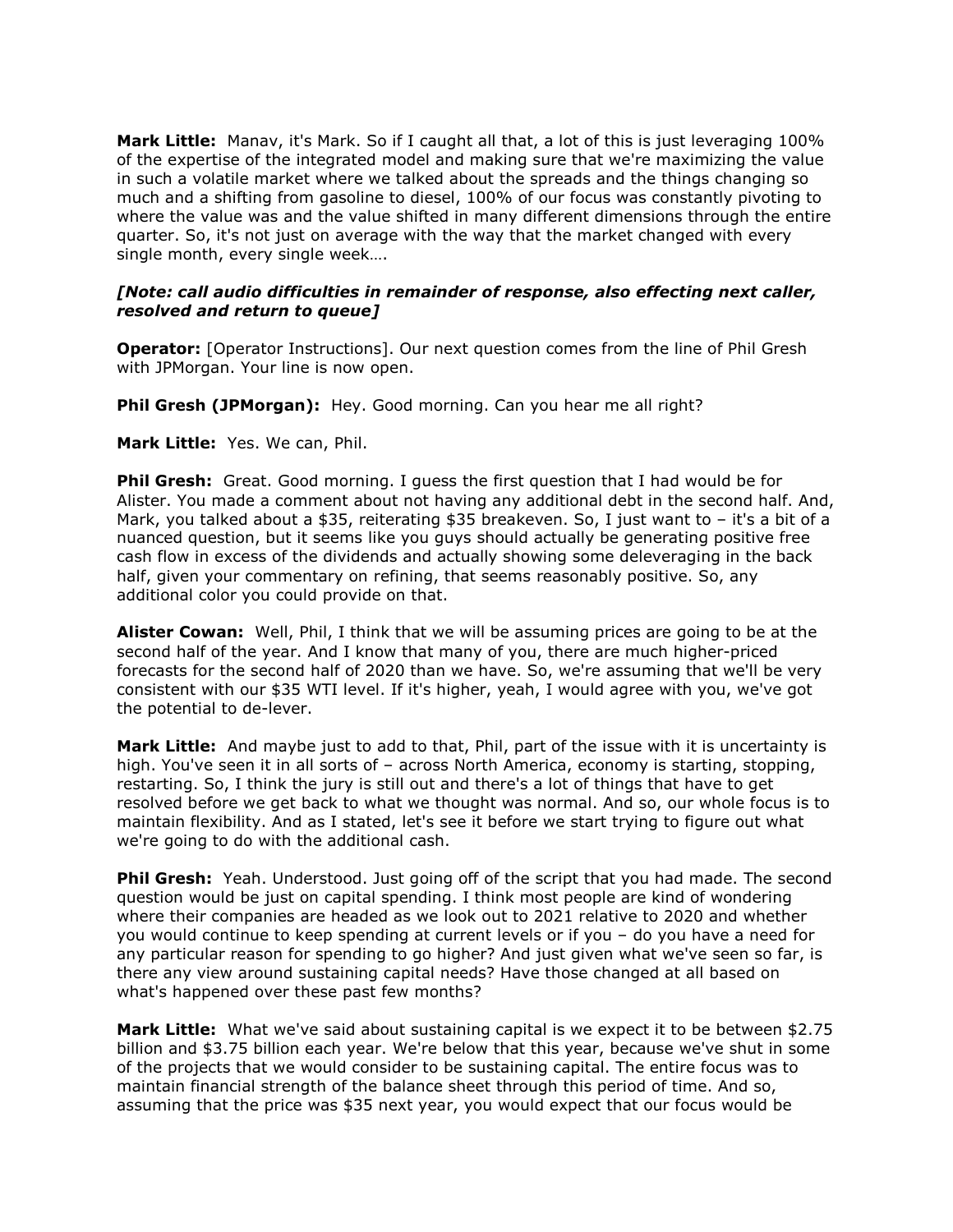continuing to keep the company in the same situation around capital and operating cost and such. Now, that may sound very conservative. I think we'll find out towards the fourth quarter, but our specific views on 2021 will be published with our guidance that we'll send out in December as per our normal process.

**Phil Gresh:** Okay. Last question, just on the working capital, Alister, you mentioned the tax element. Just any further color you could provide on the rest of the working capital headwinds in the quarter? Is there any chance in the second half of the year that any of that would reverse or is that more of a onetime impact specifically to 2Q? Thanks.

 **Alister Cowan:** A lot of it, most of the rest is related to lower accounts payable, which is a reflection of the significant reduction in operating costs and capital that we have in the quarter. So, to the extent that, at some point in the future, we begin to increase either of those, you'll see that reverse out, but I wouldn't expect it would reverse for the rest of the year into next year.

 **Phil Gresh:** Got it. Okay. Thank you very much.

 **Operator:** Thank you. And our next question comes from the line of Neil Mehta with Goldman Sachs. Your line is now open.

 **Neil Mehta (Goldman Sachs):** Hi, team. Can you hear me okay?

 **Mark Little:** Yes. We can, Neil. Welcome back.

 **Neil Mehta:** Thank you. Sorry. Sorry about that before. So, I guess the first question for you is just around the \$1 billion target. You had made some comments in the release about it, but just how do you think about the glide path to achieve – \$2 billion target, I should say, cash flow target, the achievability of that, what's in the bag? And what are the milestones we should be watching?

 **Mark Little:** Yeah. Thanks, Neil. And apologize for the technical issues we had this morning. I guess, having an agile Q2 call fits with an agile quarter, but the \$1 billion, so our focus right now has been narrowed to deliver the \$1 billion by 2023. Key projects that are making up that is the autonomous haul truck system, which we expect to have fully deployed at Fort Hills this year, ahead of schedule, and then we'll go back to base plant.

 We're still working on the Syncrude/Suncor pipeline interconnect, which we're anticipating to commission before the end of this year. We're doing continued investment in our supply and trading as an example. We're still working on our enterprise-wide processes, which we're expecting to have in place right at the end of next year.

 So, these are the things that are driving our \$1 billion cash flow improvement by the time you get to 2023. Our confidence in that is very high. All of these items are underway now. And several of them are well advanced. As you know, we took some place of action to slow down and defer the Cogen and the wind farm and then some of our other digital programs, which is why the second \$1 billion got pushed out to 2025. These are great projects. We've talked about the Cogen at length, great returns, very positive in driving down greenhouse gas emissions by 2.5 megatonnes and such. So, there's a lot of great attributes to that. Obviously, it's a high priority for us. We just need the financial market conditions to improve before we restart that project. We certainly don't want to restart it and then have to stop it again. So, that's now scheduled for 2025. And our confidence, again, is very high.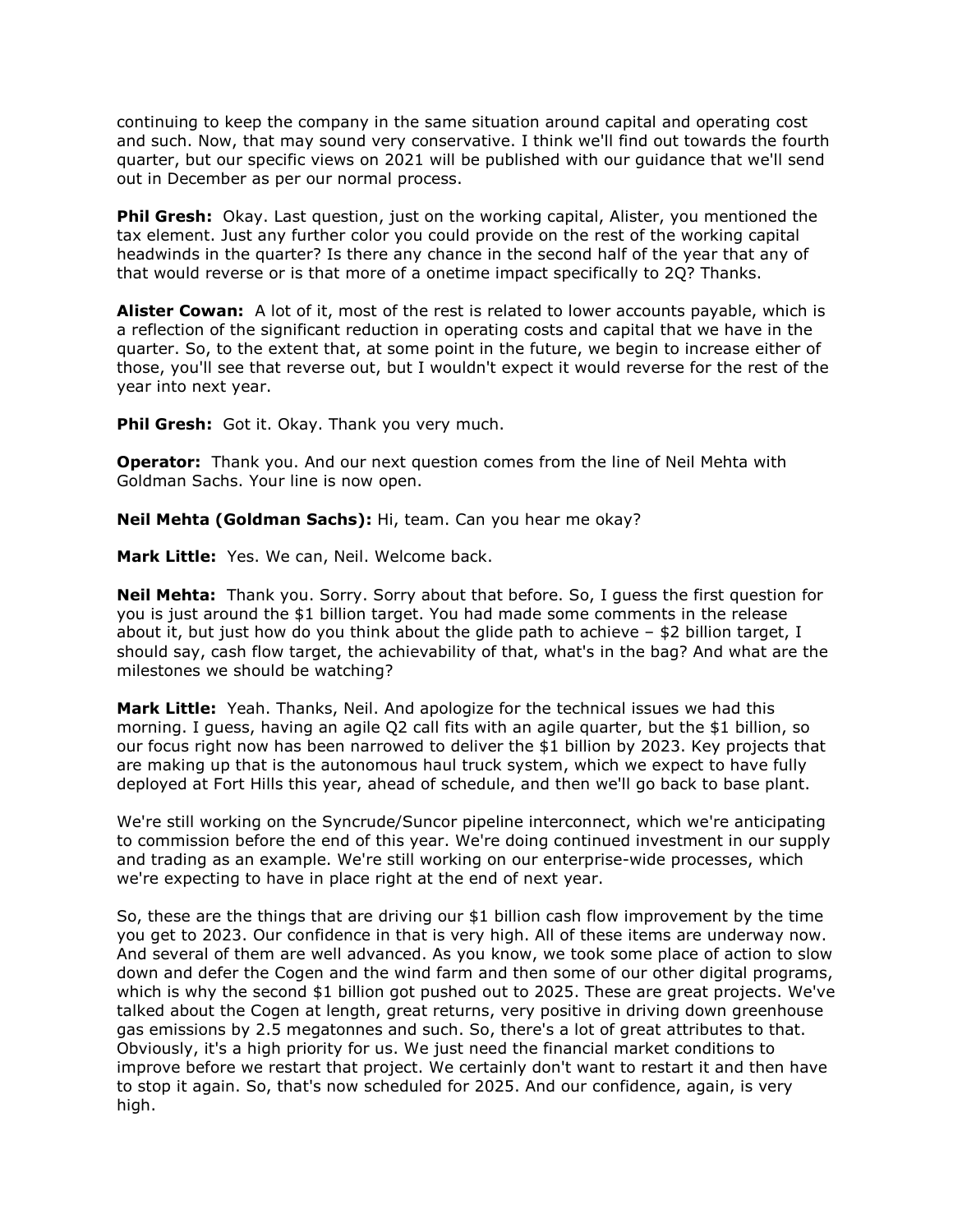**Neil Mehta:** Yeah. That's great. And the follow-up is just there has been so much in the news around pipelines and it has been for the last couple years but it feels like, it has been particularly acute for in 2020. So, just to step back and talk about some of these individual projects and your perspective on them and a couple come to mind, right? So, one is, is where we stand with Line 5, the Dakota Access, and what it can mean for some of the light crudes in your system. And then, the longer-term long-haul pipelines, whether that's Trans Mountain or Keystone. So. There's a lot there, but if you can unpack some of these individual projects and how you get comfort around egress would be great?

**Mark Little:** Thanks, Neil. I think you covered off the waterfront on pipelines there.

 So, let me touch base on it. Line 5 we think is a low probability event of that line getting shut in. We really think that there's some really good work going on around how to manage that and improve the path forward. And this is something that's critical to the whole Central Canada and Michigan markets. And so, to the extent that gets shut down, it's a real threat to the consumers that are relying on those products to be able to keep the economies going and moving forward. And so, our view is this, we think it's being well managed. We think it's a low probability event, but we do have contingency plans in place, and we have the ability to be able to move crude into Montreal and use the dock there for waterborne crudes coming up the St. Lawrence. And we also have the Portland, Maine, pipeline that allows us to bring crudes into Eastern Canada as well.

 Remember that when Line 9 went the other way, the entire Central Canadian market was essentially provided by waterborne crudes. So, we have some flexibility there, which we think is a great contingency.

 So, and then, when you get on to DAPL, we don't move any crude on DAPL. We do end up using some of the Bakken and light crudes into our Eastern Canadian refineries. And we don't see this as having a significant impact on Canadian differentials. We think it's more of a regional issue and that there's adequate rail capacity. So, it's basically a hit to those producers in the Bakken.

 And then, on the other three lines, Trans Mountain, it's cleared its final court case. We think it's in good shape. Their construction's moving forward. They're talking about it being on late 2022. If it's 2022 or into 2023, out to mid-2023, it's in good shape.

 Line 3, we're optimistic about. There is the process going on with the Minnesota Public Utilities Commission to reapprove the route and such associated with it and we're expecting a decision in late 2020. So, we're expecting that line to show up in, say, mid-2021 or towards the end of 2021, but we still think it happens.

 And so, and then, Keystone XL, I don't know, seems like it's becoming a significant part of the discussion on the politics side. And so, now, they're working through these latest court rulings. So, it's delaying any of the construction across the waterways, but I think if you go and talk to TC there, they're still plowing ahead and working hard to make this thing happen. So, there's a lot to resolve there to keep going. So, we're still optimistic about the lines, but you're absolutely right, there has been more activity on the pipelines for a long time.

But that said, Trans Mountain is looking better than it ever has.

**Neil Mehta:** Thanks, Mark.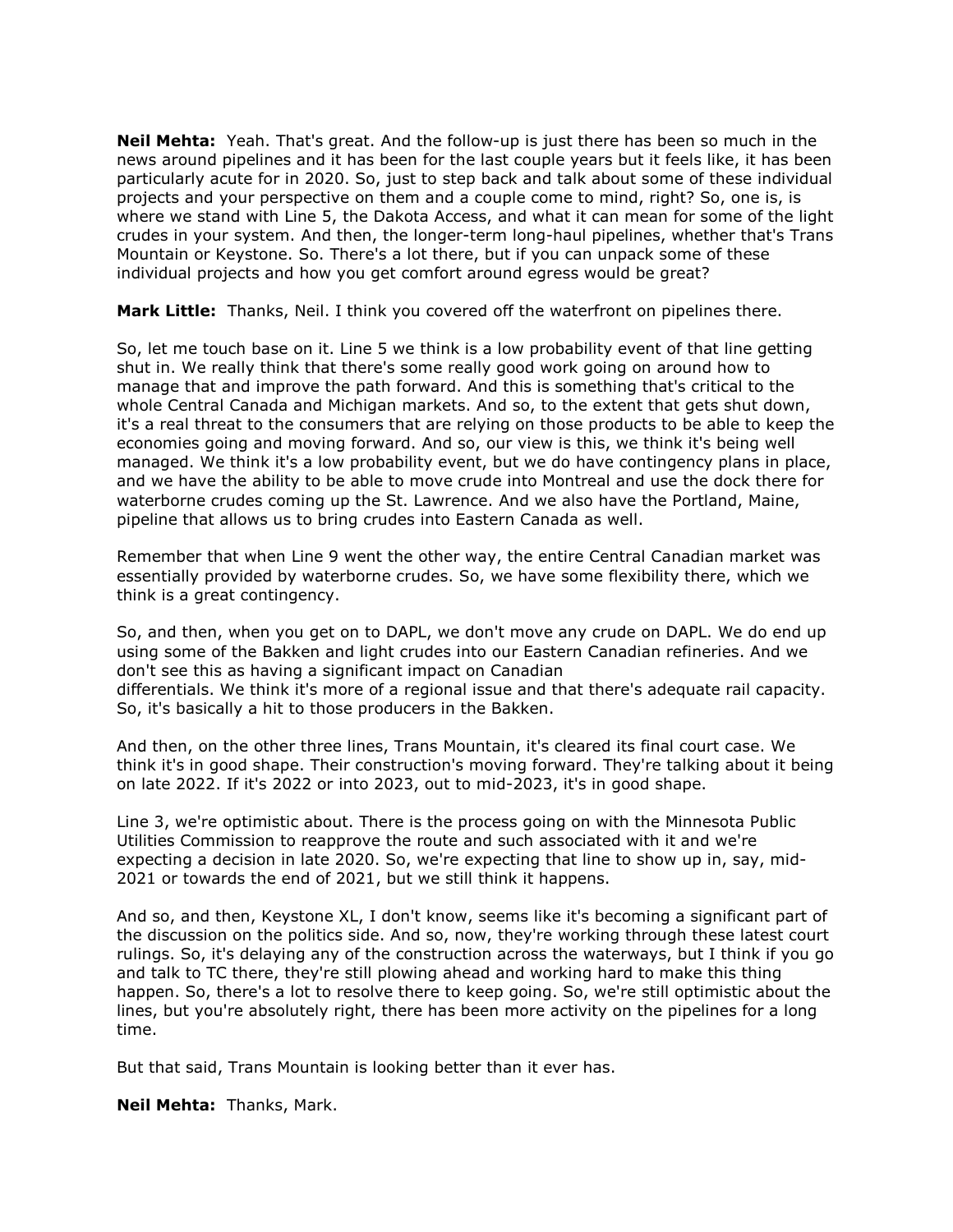**Operator:** Thank you. And our next question comes from the line of Greg Pardy with RBC Capital Markets. Your line is now open.

 **Greg Pardy (RBC Capital Markets):** Yeah, thanks, thanks. Good morning. A couple questions for you. Maybe just to start at Fort Hills, so you went to 1.5 to 1 train, but I guess what's piquing my interest there a little bit is, is just with the progress that you've made with the autonomous haul trucks. What's the game plan at Fort Hills? Is it to move back to 1.5 towards the end of the year or do you think you'd probably remain running that at 1 train?

 **Mark Little:** Yeah. Great question, Greg. Thanks for that. Our focus on Fort Hills is like, with all of our assets, is to maximize value. Clearly, in the second quarter when prices were so low, we decided to park one train, because we couldn't efficiently use it. And so, when you look at it, there's three things we're trying to accomplish at Fort Hills. First of all, we're trying to make sure that if we bring it on, we think that we're going to have a relatively stable price environment, so that this thing will be able to perform and generate good cash flow. The second thing is its curtailment is a bit of an issue, because, as you know, with the second train, if we start it up, we can't run it at full utilization. So that's a bit of a challenge. And then, the third one, which is where we're putting on an enormous amount of our attention is to restructure the cost structure of that business. When we originally started it up, we overstaffed it with the expectation we'd start it up, get it to full rates and then maintain it for a year and then lean out the organization. We haven't been able to do that because of curtailment. So, now, we're in the process of doing that without having run it for a significant period of time. So, we're doing that. So, when we parked it, we thought we would have it down potentially to the end of 2021. The price environment now would incent us to bring it back on. This is a debate that's going on with the owners. So, no decisions have been made and it requires the alignment of the owners to be able to move forward on it.

 But with that said, at some point here, we're going to have to go into a substantial cost around winterizing it, if we're not going to run it. So, I think there's a reasonable chance that it will be back online by the end of the year, but again, no decisions have been made and this is what we continue to work with the owners.

 **Greg Pardy:** Okay. That's a really thorough answer. And I know, just Manav's question at the beginning, just on the downstream, but maybe to be a bit more specific in terms of the performance and it did – it certainly surprised us just given all the headwinds. But did retail or marketing logistics play a big role there? I can see a big smile on Mark Townley's face as he probably took advantage of all kinds of things in terms of the volatility you're referring to. And I know in the first quarter, you guys, I think, had talked about the value brought from supply and logistics. Was that a big driver here?

 **Mark Little:** Yeah. Greg, I'd say this is a huge driver as we've emphasized to this. Being able to see exactly what's happening at the retail consumer and at the wholesale level and being able to pivot to make sure that we're managing our inventories and yet providing the product to the end consumers has been a huge strength. And that goes all the way through our crude logistics and such that Mark Townley's shop manages and such.

 So, we're very happy. This is where the strength of our supply and trading and the marketing organization really shines and then, the agility of both the upstream and downstream to be able to keep adjusting the operations to chase the value. And so, I think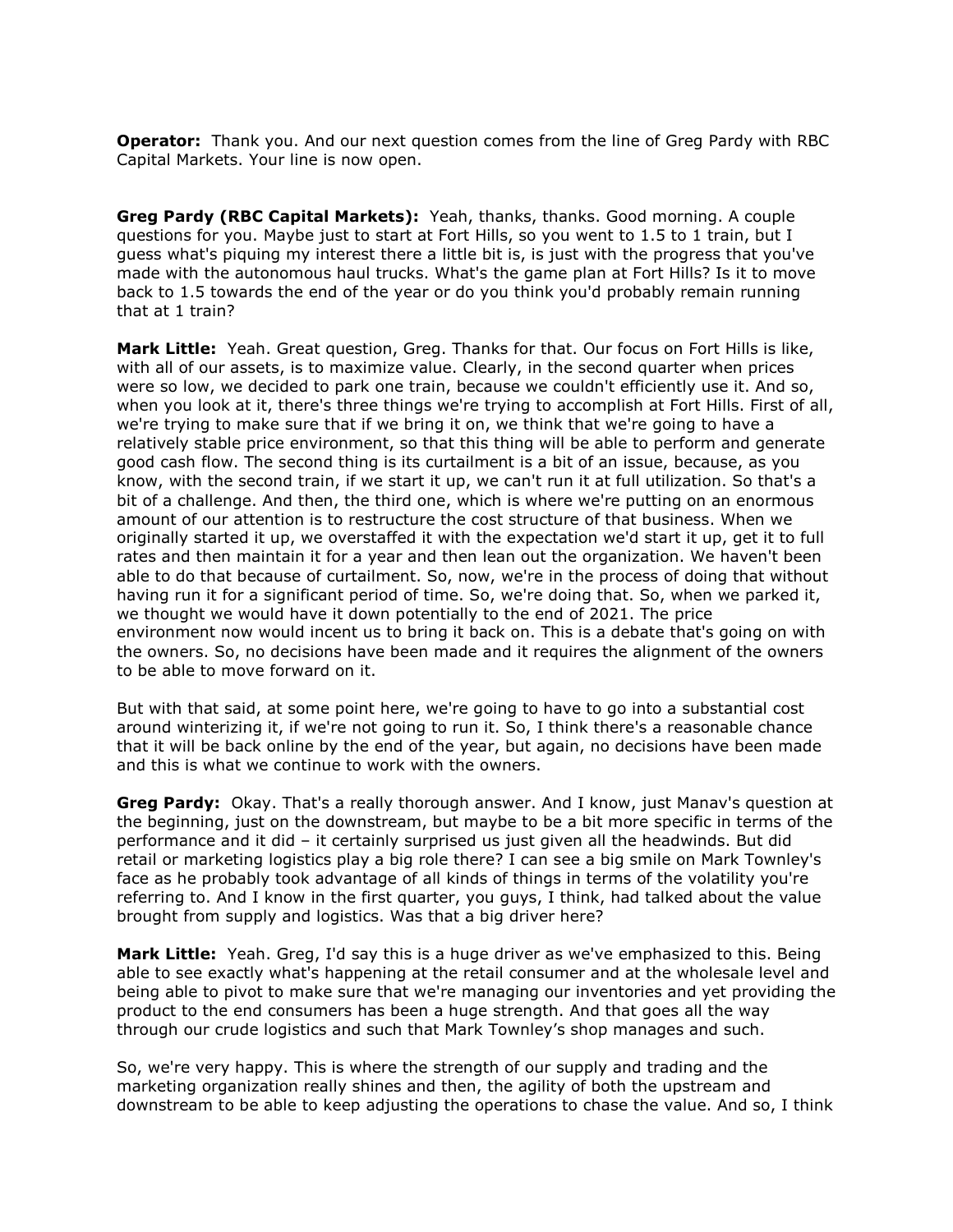the whole focus on agility, but the logistics piece of that in supply and trading has been a huge part of it to be able to constantly optimize between the upstream and the downstream.

 **Alister Cowan:** I'd just add there, Greg, that from a cost perspective, a significant cost reduction across the business, including in the downstream, also helped them in the quarter as well.

**Greg Pardy:** Okay. Okay. Thanks very much, guys.

**Mark Little:** Thanks, Greg.

 **Operator:** Thank you. And our next question comes from the line of Asit Sen with Bank of America. Your line is now open.

 **Asit Sen (BofA):** Thanks. Good morning, everyone. Mark, appreciate all the details on pipeline news and just wanted to dig a little deeper. The second layer is crude spreads. WCS spreads have been well-behaved. Just wondering if you could share kind of your outlook on spreads over the next 12 to 18 months, given all the volatility, just pipes versus – underutilized pipes currently, versus whether you see crude by rail resurgence at some point? What's your outlook here?

 **Mark Little:** Yeah. You can see as Canadian crude is coming back on and you can see that, and you'll hear it over the next 10 days as lots of Canadian crude is coming back on. So, we're starting to see the pipelines fill up again. And I would expect that. Thankfully, our inventory positions in Western Canada are in pretty good shape. But if you look at the forward forecast on WCS, you see spreads coming out as we head towards the end of the year here. So, we're fully expecting that several operators will start reinitiating their crude by rail associated with it. We've seen rail movements now are kind of getting down to the low lows here with very little crude moving by rail, but we are expecting that to ramp up as we get towards the end of the year and that all assumes that we don't have another significant COVID outbreak and lots of parts of the economy have to shut down again.

 So, we do expect this to start getting back to where we were last winter, maybe not to the same extreme just because of our inventory positions and some crude being a little slower to come back. But by the time we get to the end of the year, if we don't have this upset with a second COVID outbreak, we expect essentially all crude in Western Canada to be back online.

 **Asit Sen:** Great. And just shifting to renewable investments, Mark, you had a steady strategy. Any details on the LanzaJet equity investment and how does it fit into the Enerkem investment that you made recently?

 **Mark Little:** Well, LanzaJet is coming out of the same company, that's LanzaTech, and so – but it's specifically around biojet fuel, but it also can make a hydrotreated renewable diesel product. So, we committed to join in as an equity partner and build this pilot, a commercial demonstration facility essentially in the United States.

 The good thing about it is that we will take possession of a bunch of that product is hydrotreated renewable diesel and use it to manage our blending commitments as such that we have in Canada. LanzaTech technology, we're looking to see whether there's an opportunity around using that in conjunction with potentially the Enerkem technology. That's all getting worked. Whether that happens or not, that hasn't been fully sorted out,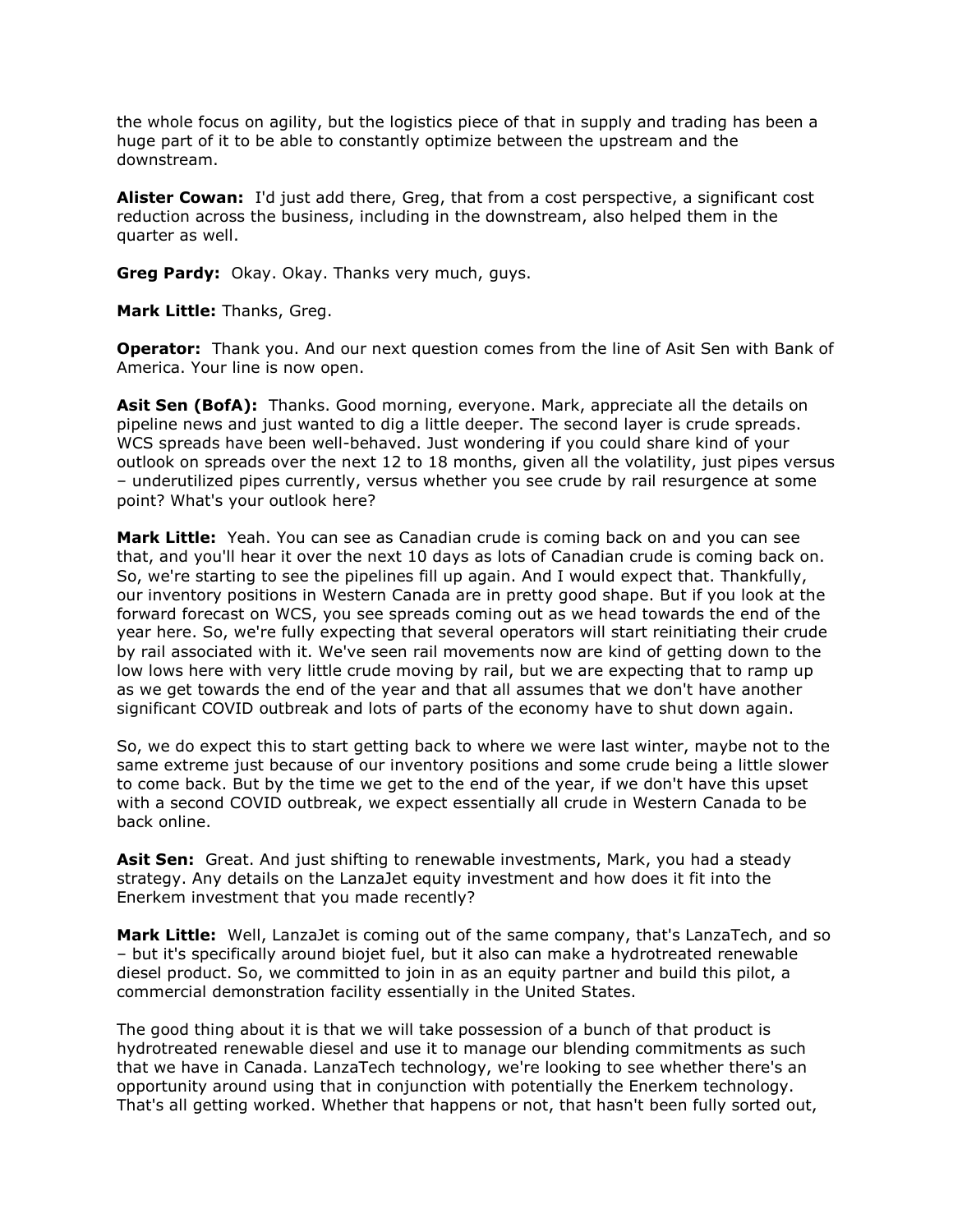but we think that there could be a relationship between the two of them and that's currently getting thought about.

**Asit Sen:** Thank you.

 **Operator:** Thank you. And our next question comes from the line of Benny Wong with Morgan Stanley. Your line is now open.

 **Benny Wong (Morgan Stanley):** Hey. Good morning, guys. Thanks for taking my question. Just had a follow-up on the prior question from Manav on OpEx reduction. We were all fairly impressed with the cost showing up in a meaningful way in the quarter. Just wanted to get some color and apologies if you already addressed this, I might have missed this when the line cut out was, how you guys think about how much is structural and how much is potentially coming back in a more normal environment, if there's some areas where you could potentially see some upside there?

 And the second part of that question is, is in relations to the \$1 billion free cash flow you guys are targeting by 2023, how much of that \$1 billion is embedded within there, especially the structural part, or is any of that incremental to that \$1 billion free cash flow by 2023?

 **Alister Cowan:** Okay. I'll take that one. I'll answer the second part of your question first. It's an immaterial amount of these cost reductions is in that \$1 billion of cash flow that would be in addition to that. Now, how much of that \$1 billion OpEx reductions that we're targeting this year is sustainable post-2020? We had talked about it being roughly 30%. A third is structural, a third is kind of one-time and then another third is probably structural for a couple years. And then, obviously, beyond that, we'd seek to make it long term, but that's kind of roughly the split of that.

 **Benny Wong:** Got it. Thanks, Alister. Appreciate those details. Question was really – second question is around your bitumen realization in the quarter was relatively strong relative to our expectations in the benchmark. Just hoping if you can provide some color in what drove that. And can we expect this trend to continue going forward or is this more of an isolated event in the second quarter in taking advantage of some arb opportunities?

 **Mark Little:** Yeah. Maybe I'll start and Alister can chime in on it. It's interesting, Benny, that some of this is just showing the agility of it. And it's kind of like what I was saying is we are constantly looking to figure out where can we make money in this super volatile environment? So, at points in time where bitumen prices were very low, we tried to minimize the amount of bitumen we are producing and then maximize the value of our logistics associated with it.

 And then, when it was strong bitumen pricing, we sold more bitumen and worked to be able to maximize that. So, between the logistics and managing that and being very agile and leveraging that to the maximum extent possible and constantly shifting what products we're sending to market, that's actually why this comes out quite differently than the average. Do you want to add to that, Alister?

 **Alister Cowan:** Yeah. I would just say it shows the strong benefit of that extensive midstream trading and marketing expertise. You've got the logistics that we've added over the last several years, being able to access different markets, particularly down to the Gulf Coast. I mean it's a clear differentiator for us compared to any company selling only at Hardisty. Yes, we have more costs, but you can see the absolute value we've added by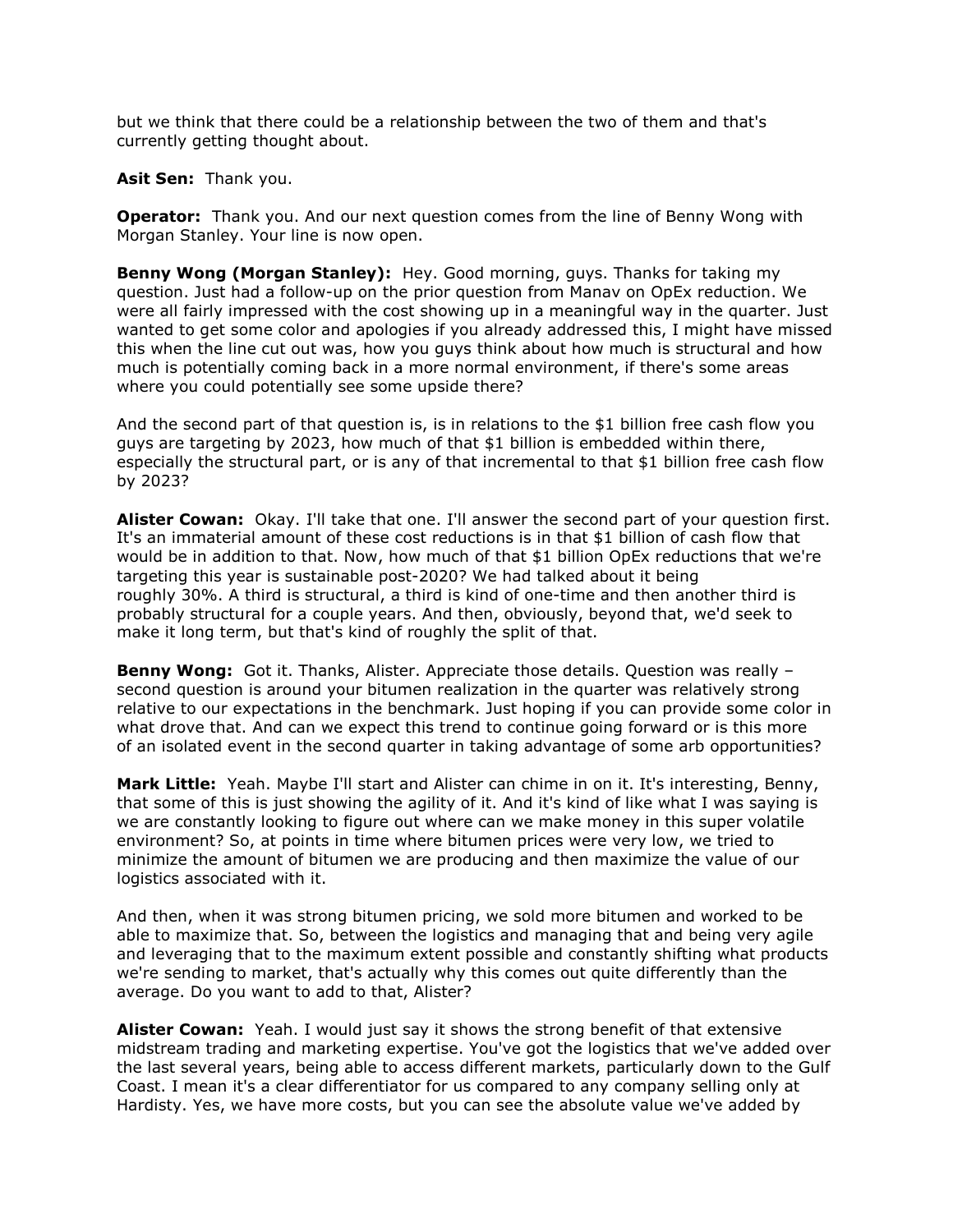being able to be much more agile and flexible that where we sell our product than being a price taker at Hardisty.

**Benny Wong:** Thanks for the details, guys. Appreciate it.

**Mark Little:** Thanks.

 **Operator:** Thank you. And our next question comes from the line of Mike Dunn with Stifel FirstEnergy. Your line is now open.

 **Mike Dunn (Stifel FirstEnergy):** Thank you. Gentlemen, with the Syncrude bi- directional pipeline soon to be onstream here, I don't believe you've, in the past, pegged exact numbers on the margin or throughput improvements as you might expect. I'm just wondering if you can add some additional color there. I'm sure you must have run some numbers internally looking at what the Syncrude and Suncor margins and output might have been in years past had the system been online. So, just wondering if you can provide a bit more color as we get pretty close to this, I guess, this long-anticipated project getting done.

 **Mark Little:** Yeah. Mike, thanks for your question. This is a complicated one. I'd say the simple answer associated with it is when we put this investment in, our calculation showed that we could generate \$200 million of incremental cash flow per year and some of that will show up in the Syncrude investment, some of that will show up in the Oil Sands base investment. And so, and this is on an investment that's a couple hundred million dollars.

 But it's difficult to answer your question, because in some cases, it allows additional crude when, at Syncrude, when they're doing maintenance on the upgrader so that we can take it and use our logistics in our Oil Sands site and our downstream logistics to be able to keep the crude growing and moving forward. It could be like, in some cases, it's moving sour product from our site into Syncrude, so that we could use idle hydrotreating capacity associated with it. And the beauty of it is it provides the foundation and flexibility to be able to pivot to all of these types of examples that I'm saying based on market conditions in real-time, kind of like what you're seeing with the entire platform that Alister just highlighted for us in the second quarter.

 So, on specific details, in some cases, it can be additional production. In some cases, it's margin improvement. In some cases, we're taking product from one and moving it to another, so that the other site picks up another piece of the margin. So, it's difficult to answer your question, but the simple thing is \$200 million a year in improved cash flow and we're confident that it will generate that cash. That's part of our \$1 billion by 2023.

 **Mike Dunn:** Thanks, Mark. That's helpful. Can you provide any numbers around, I guess, capacity to transport sour crudes, bitumen and any other product that can move in between?

**Alister Cowan:** Mike, why don't we take that offline and answer that?

**Mike Dunn:** Okay.

**Alister Cowan:** Trevor and the team will give you a call.

**Mike Dunn:** Great, thank you.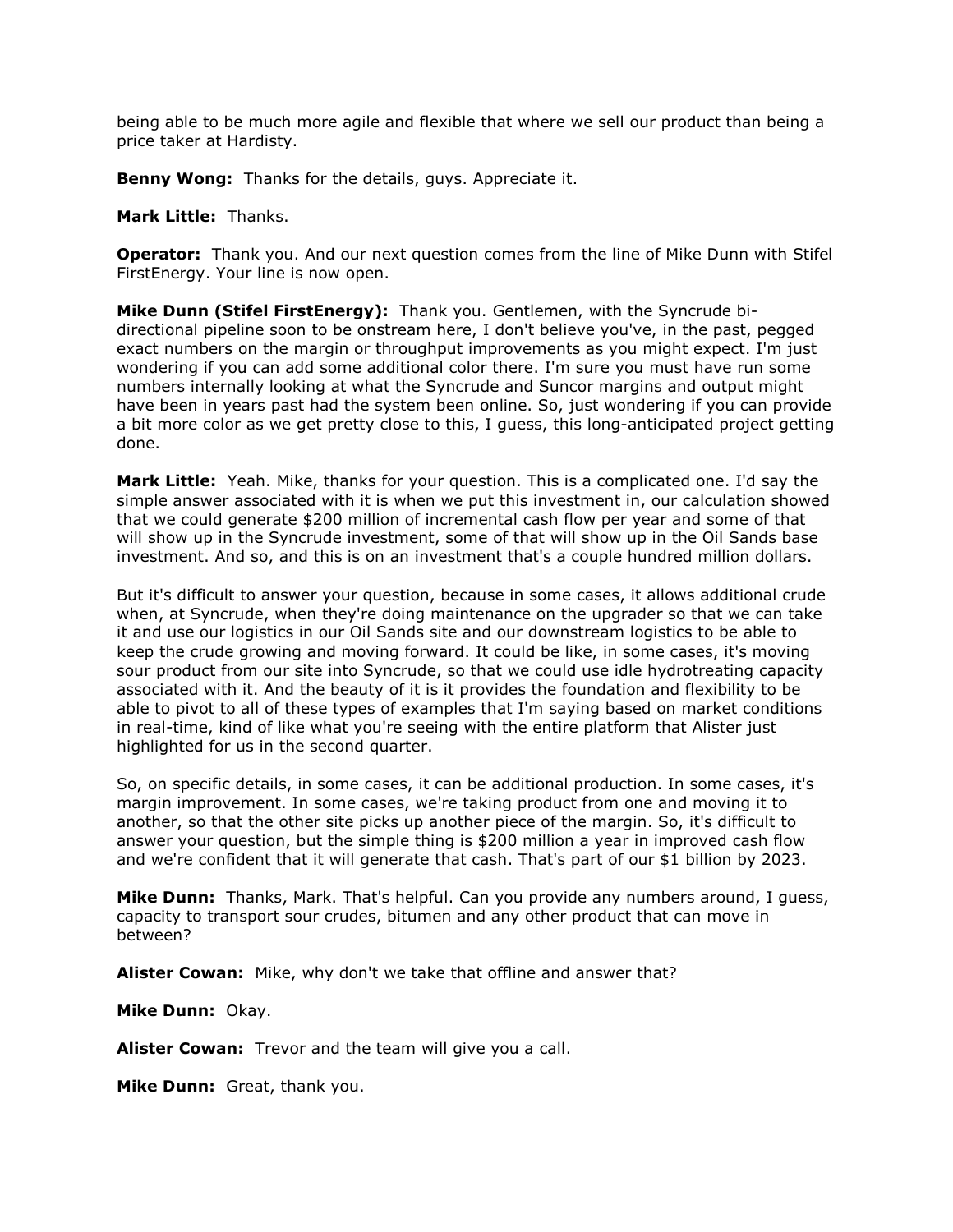#### **Mark Little:** Thanks, Mike.

 **Operator:** Thank you. And our last question comes from the line of Roger Read with Wells Fargo. Your line is now open.

 **Roger Read (Wells Fargo):** Yeah. Thanks for sneaking me in here guys. Assuming you can hear me.

**Alister Cowan:** Hey, Roger.

**Roger Read:** Yeah.

**Alister Cowan:** Yeah, Roger.

 **Roger Read:** I got to ask that question the way this call has gone earlier. Yeah, just one thing I'd like to clarify on the working capital and then the other question I'm going to have is on thinking about the spending on the Capex side being underneath a sustainable level. If that were to continue into 2021, where should we think about that having the impacts? I guess from a volume side, right, would that be more E&P? Would we see that across the Oil Sands unit? Just curious.

 And then, to specify on the working capital, Alister, just it sounds like very little recovery from this tax issue or anything else until we're Q1 or Q2 of next year. Is that right way to think about it and then approach sort of the debt to capital improvements accordingly?

 **Alister Cowan:** Yeah. I'll answer the tax one. Given the way the tax filings work here in Canada, you don't file until Q2. You won't get your money back till Q4 of next year, 2021.

**Roger Read:** Okay. Thanks. Got that.

**Alister Cowan:** And then, I think Mark is going to answer your first part.

 **Mark Little:** Yeah. Roger, on the volume impacts associated with sustaining capital, maybe the best way to say it is if it was \$35 next year, we expect across the platform to look a lot like this year. And so, our production would be similar to what we have this year as well. We fully recognize and I think people are seeing that is, in the second quarter, the challenge you have is if you don't shut things down quickly, you spend a bunch of money, you can't get it back.

 And so, we kind of describe it as two feet on the brakes through this whole process. Thankfully, we're able to shut it down quickly. We're now going back and evaluating, okay, do we like all the things that were shut down and like take an example like Firebag. So, at Firebag, we shut down some of the sustaining pad investments. Now, we're going in and kind of finessing that and realizing, okay, well, we probably should move some of these things forward.

 So, obviously, right now, if you just doubled our capital investment between now and the end of the year, we would still be within our range. But we had a very high quarter and a very low quarter that made up the first half of the year. I think, you'll see kind of more middle ground on our capital in the third and fourth quarter and we are going to start some of this work and be able to move it forward.